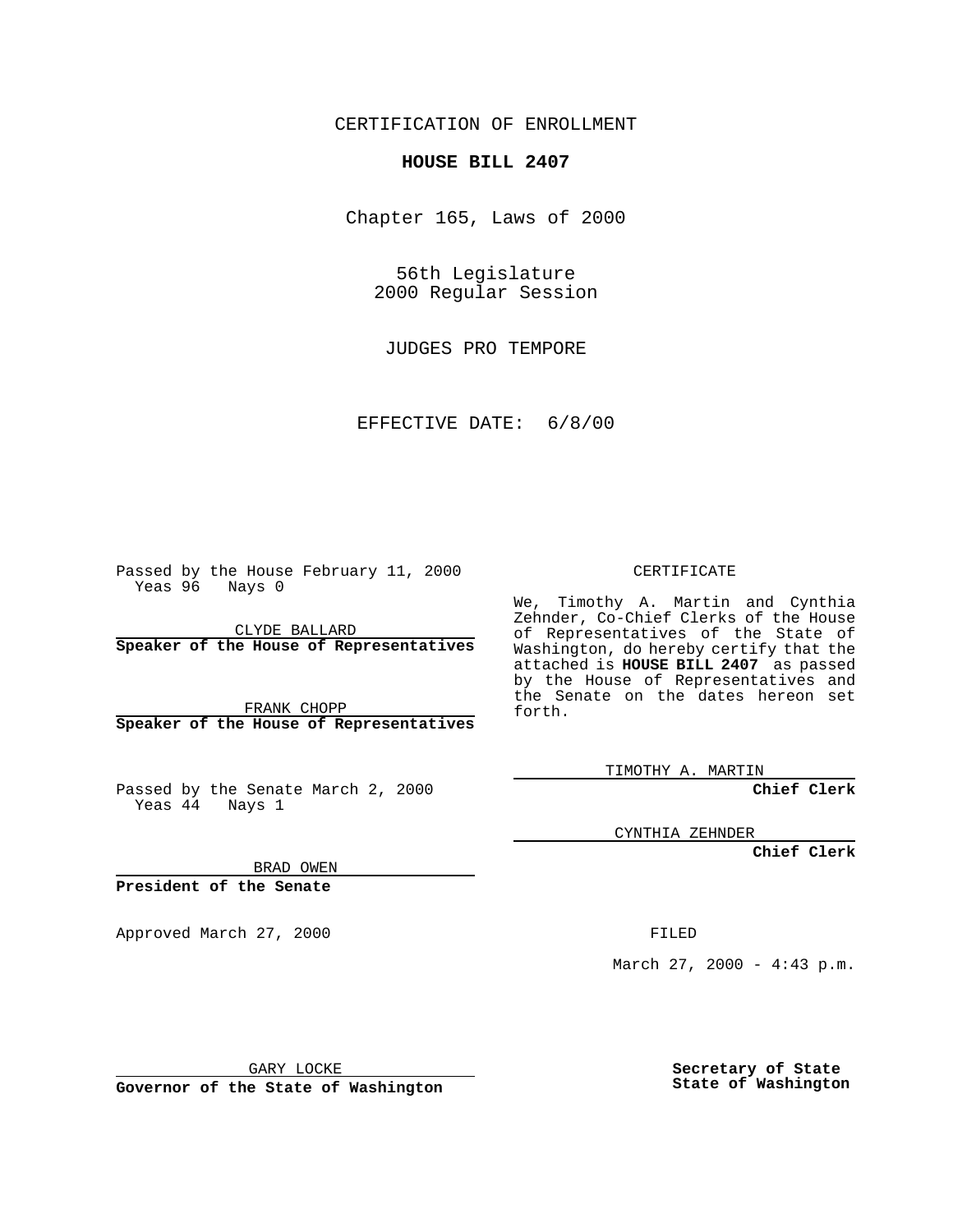## **HOUSE BILL 2407** \_\_\_\_\_\_\_\_\_\_\_\_\_\_\_\_\_\_\_\_\_\_\_\_\_\_\_\_\_\_\_\_\_\_\_\_\_\_\_\_\_\_\_\_\_\_\_

\_\_\_\_\_\_\_\_\_\_\_\_\_\_\_\_\_\_\_\_\_\_\_\_\_\_\_\_\_\_\_\_\_\_\_\_\_\_\_\_\_\_\_\_\_\_\_

Passed Legislature - 2000 Regular Session

**State of Washington 56th Legislature 2000 Regular Session**

**By** Representatives Lantz, Esser and Haigh; by request of Board for Judicial Administration

Read first time 01/12/2000. Referred to Committee on Judiciary.

 AN ACT Relating to judges pro tempore; adding a new section to chapter 2.56 RCW; and adding a new section to chapter 3.02 RCW.

BE IT ENACTED BY THE LEGISLATURE OF THE STATE OF WASHINGTON:

 NEW SECTION. **Sec. 1.** A new section is added to chapter 2.56 RCW to read as follows:

 A judge pro tempore may be authorized under RCW 2.06.150 or 2.08.180 whenever a judge of the court of appeals or the superior court serves on a judicial commission, board, or committee established by the legislature or the chief justice of the supreme court. The judge pro tempore shall be compensated as specified in RCW 2.06.160 or 2.08.180.

 NEW SECTION. **Sec. 2.** A new section is added to chapter 3.02 RCW to read as follows:

 A judge pro tempore may be authorized under RCW 3.50.090 or 35.20.200 whenever a judge of the municipal court serves on a judicial commission, board, or committee established by the legislature or the chief justice of the supreme court. The judge pro tempore shall be compensated as specified in RCW 3.50.090 or 35.20.200.